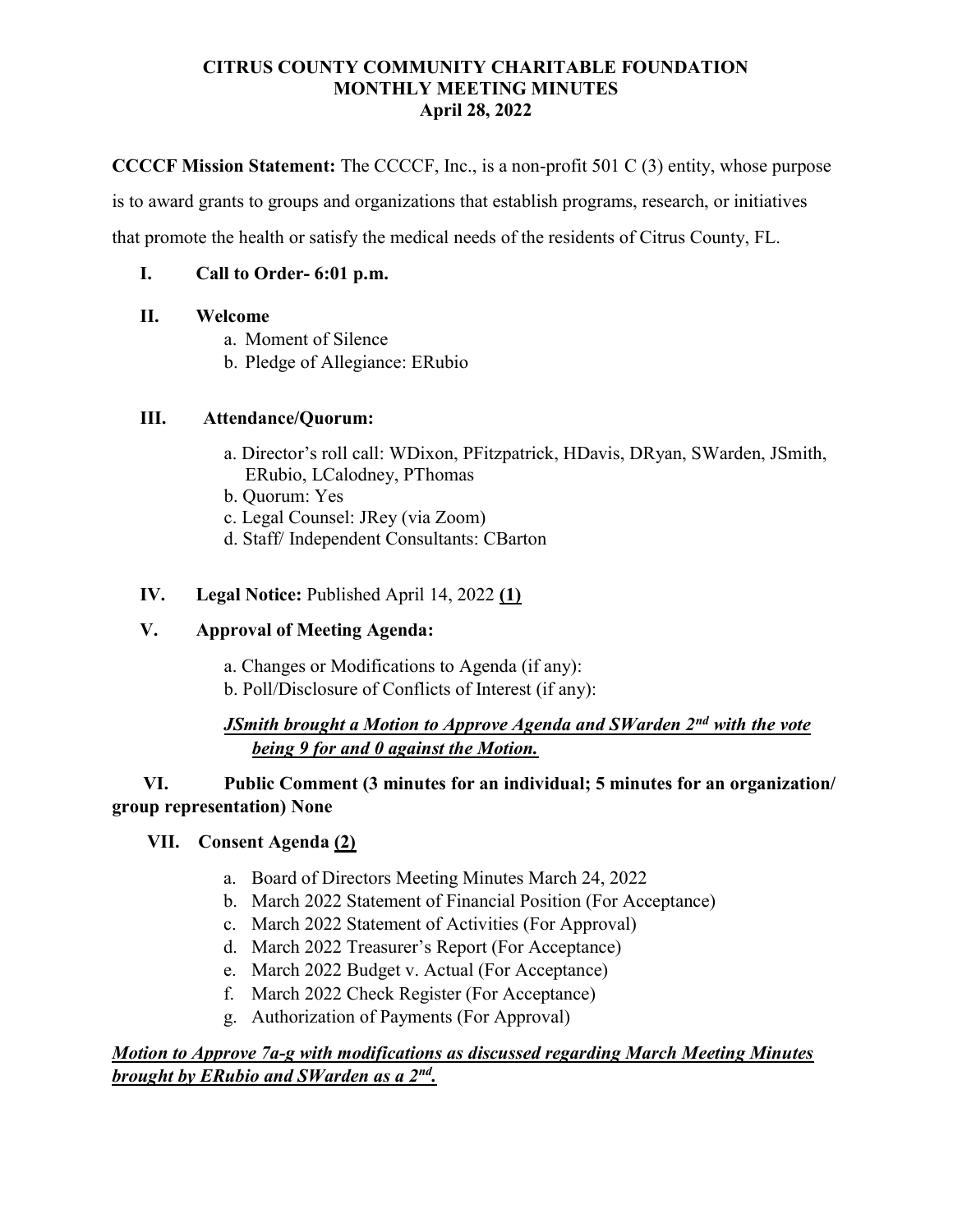### CITRUS COUNTY COMMUNITY CHARITABLE FOUNDATION MONTHLY MEETING MINUTES April 28, 2022

The Board and JRey discussed the legalities and the ByLaws surrounding Dr. Wallis representing the Hospital Board on the CCCCF Board.

# VIII. STAFF RECOMMENDATION:

# IX. Unfinished

a. Doctor's Free Clinic Grant Request- JRey informed the board that they cannot give the Doctor's Free Clinic a new Contract; however, they can Amend the old Contract. SWarden, DRyan, HDavis, ERubio, and WDixon discussed issues in detail with JRey regarding the contract.

## SWarden brought a Motion to draft an Amended and Restated contract agreement per the discussion with JRey with a  $2<sup>nd</sup>$  being brought by Jsmith and the vote being 9 in favor and 0 opposed.

# X. New Business

- a. Investment Policy Redline and Policy Review (3)
- b. Board Expenditure Policy Review (4)
- c. Conduct of Meetings, Decorum and Public Input Policy Review (5)
- d. Electronic Access and Transition Policy Review (6)
- e. Meeting Notice Policy and Procedures Review (7)
- f. Prohibiting Electronic Funds Transfer Policy Review (8)
- g. Code of Ethics Policy Review (9)
- h. Conflict of Interest Policy Review (10)
- i. Gift Acceptance Policy Review (11)
- j. Grant Funding Policy Review (12)
- k. Record Retention Management and Destruction Policy Review (13)

# Motion to approve the Investment Policy and Review the Policies and Procedures brought by WDixon with a 2<sup>nd</sup> by JSmith and the vote being 9 for and 0 against.

## XI. Committee Items and Reports:

a. Investment Committee- TD Ameritrade Monthly Statement (14)

WDixon discussed the volatility of the Investment accounts. WDixon would like to take the cash and put it to use in the portfolio.

## JSmith Brought Motion to allocate the cash in the Investment Account into the Investments with a  $2^{nd}$  by PFitzpatrick and the vote being 9 for and 0 against.

b. Grants Committee- Sonya discussed Jessie's Place and making an exception for them to submit a Grant Proposal. The Board discussed that the board